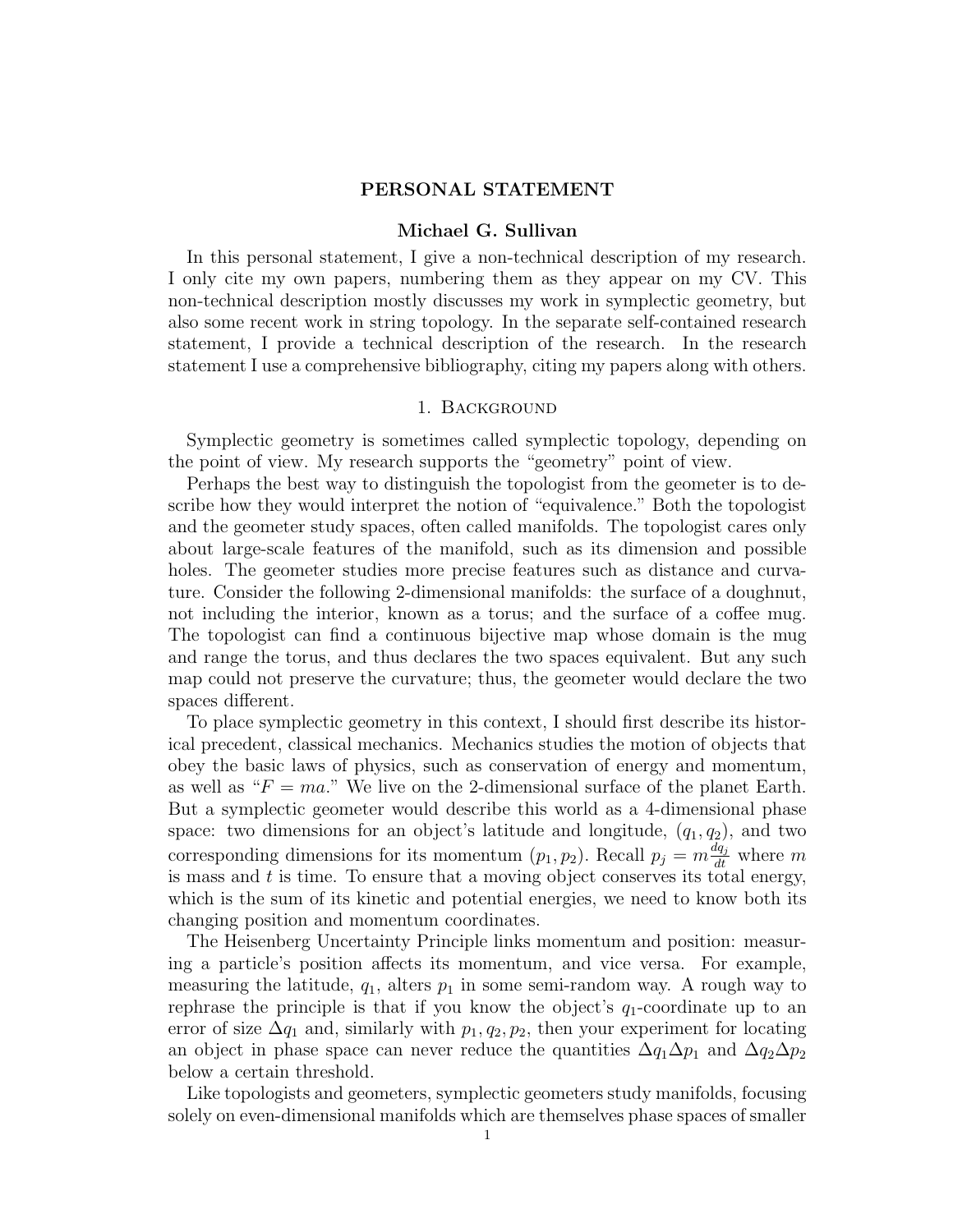manifolds. To prove that the phase spaces of the torus and the coffee mug surface are equivalent, the symplectic geometer must construct a continuous bijective map, known as a symplectic map, from one space to the other which preserves the quantities  $\Delta q_1 \Delta p_1$  and  $\Delta q_2 \Delta p_2$ . This may seem like geometry, where maps must preserve distances like  $\Delta q_1$ . However, there exists a symplectic map from any sufficiently small ball in any phase space of a given dimension to any other small ball in another phase space of the same dimension. This is in sharp contrast to geometry because one small ball might have flat curvature, like the base of the mug, while another has round curvature. For this reason, symplectic maps were first considered more "topological", recording only large-scale features.

Formally, symplectic geometers study symplectic manifolds which generalize phase spaces. A symplectic manifold is  $2n$ -dimensional and comes equipped with a symplectic form which (locally) is written as  $dq_1dp_1 + \cdots + dq_ndp_n$ . Here  $dq_jdp_j$ is a "differential form" whose input is a pair of tangent vectors and output is a real number. A symplectic map preserves this symplectic form.

Instead of considering maps from one manifold to another, one can also think of a continuous map which mixes points around within a single symplectic manifold. Think of each point in the manifold as the position and momentum coordinates of a particle. The points are mixed as the particles move about. Some calculus shows essentially that the map preserves the symplectic form if and only if the particles obey the laws of classical mechanics. In different forms, this is called Hamiltonian or Euler-Lagrangian dynamics, or the Least Action Principle. Consider a loop of particles as it moves about under the Least Action Principle. Thinking of time as one coordinate and the parameterization of the loop as the second, one can rewrite the ordinary differential equation behind the Least Action Principle as a partial differential equation (PDE). This PDE is equivalent to the Cauchy-Riemann equations from complex analysis, and hence the cylinder traced out by the moving loop becomes what complex analysts call a "holomorphic" curve. (It looks like a 2-dimensional surface, but mathematicians like to call it a 1-complexdimensional curve.)

This idea motivated a mathematician, Mikhail Gromov, in 1986 to study holomorphic curves in general symplectic manifolds. He proved that they had a certain property: sets of such curves are compact sets. This result marked the birth of modern symplectic geometry. Symplectic geometers were able to use many of the powerful properties of holomorphic curves which had been developed in the much older field of complex analysis.

One of the first significant applications arose from effective ways to count certain holomorphic curves. I will loosely call these different counts "Gromov-Witten theories" due to the popularity in mathematics and physics of the Gromov-Witten invariants. The counts produce not just numbers, but sometimes groups or algebras – mathematical objects with more information. One particularly useful count, known as Floer homology, led to discoveries in symplectic dynamics which showed that symplectic geometry is quite different than topology. As an example,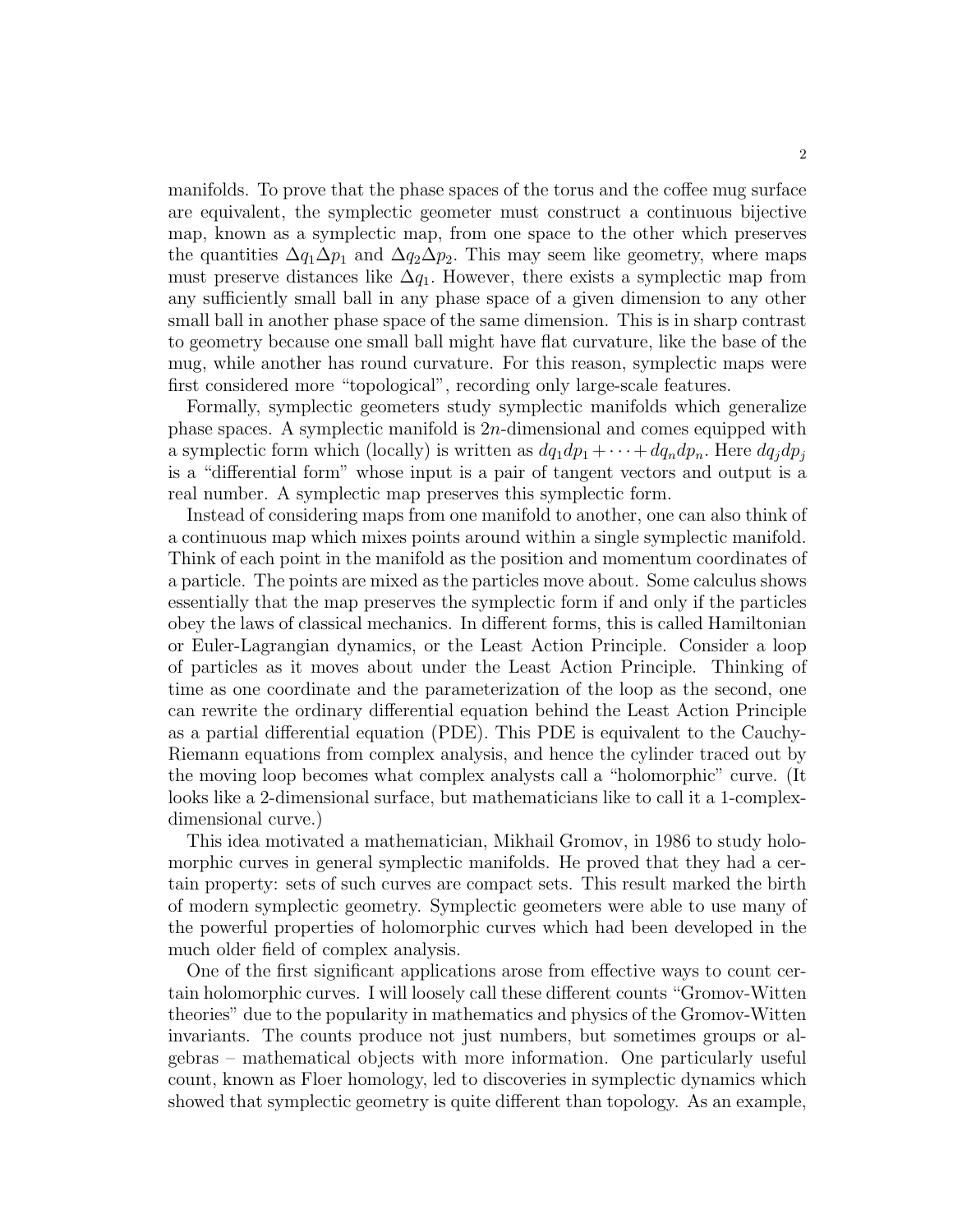consider a closed orbit of a dynamical system, which is a path of a particle which closes up on itself. In 1998, Floer homology was critical to proving the Arnold Conjecture, which claims a lower bound on the minimum number of closed orbits of any given Hamiltonian dynamical system. This bound is greater than the bound a topologist could achieve for any given dynamical system. More recently, even topologists have started to use Floer homology. For example, a topologist studying a knot (formed by taking a string, tying a knot, and fusing the ends together) can construct some large-dimensional phase space and compute Floer homology there to recover information about the knot. Examples of this include knot Floer homology and knot contact homology.

Contact geometry is the sister field of symplectic geometry. Many if not most symplectic geometers study both even-dimensional symplectic manifolds and odddimensional contact manifolds. For an example of a contact manifold, suppose the total energy of a phase space is only kinetic energy,  $E(q_1, q_2, p_1, p_2) = \frac{p_1^2}{2m} + \frac{p_2^2}{2m}$ . Conservation of energy implies that a particle must travel on an energy level set, such as  $E^{-1}(17)$ . This level set is a three-dimensional contact manifold. Contact manifolds have special submanifolds known as Legendrian submanifolds. (Their symplectic analogue is called a Lagrangian submanifold.) An  $n$ -dimensional Legendrian submanifold sits inside a  $(2n + 1)$ -dimensional contact manifold. Legendrians, although abstractly defined, appear naturally. Systems which satisfy the first law of thermodynamics form a 2-dimensional Legendrian surface in the contact 5-space (energy, temperature, entropy, pressure and volume). Legendrians of arbitrary dimension represent wavefronts in the field of optics. For a more pictorial example, as a car parallel parks, its front tire traces out the so-called front projection of a one-dimensional Legendrian curve in contact 3-space.

Each complex dimension can be thought of as two real dimensions; thus, complex analysis applies to even-dimension manifolds. For this reason, despite the similarities, contact geometry did not develop as quickly as symplectic geometry after Gromov's seminal work. Only more recently have Gromov-Witten theories been developed to study problems in contact geometry. These include contact homology and its generalization, symplectic field theory. In some papers written before I had tenure, Tobias Ekholm, John Etnyre and I develop Legendrian contact homology (LCH) as a way of counting holomorphic curves to study Legendrian submanifolds.

## 2. Results as Associate Professor

My more recent work is in contact geometry. I use holomorphic curves to prove results which further demonstrate that the field is more geometry than topology.

Any 1-dimensional knot in a 3-dimensional ambient space can produce a 2 dimensional Legendrian torus in a 5-dimension contact subspace of the (3(posi- $\text{tion}$  + 3(momentum) = 6)-dimensional symplectic phase space of the ambient space. Moreover, two knots considered to be equivalent by topologists produce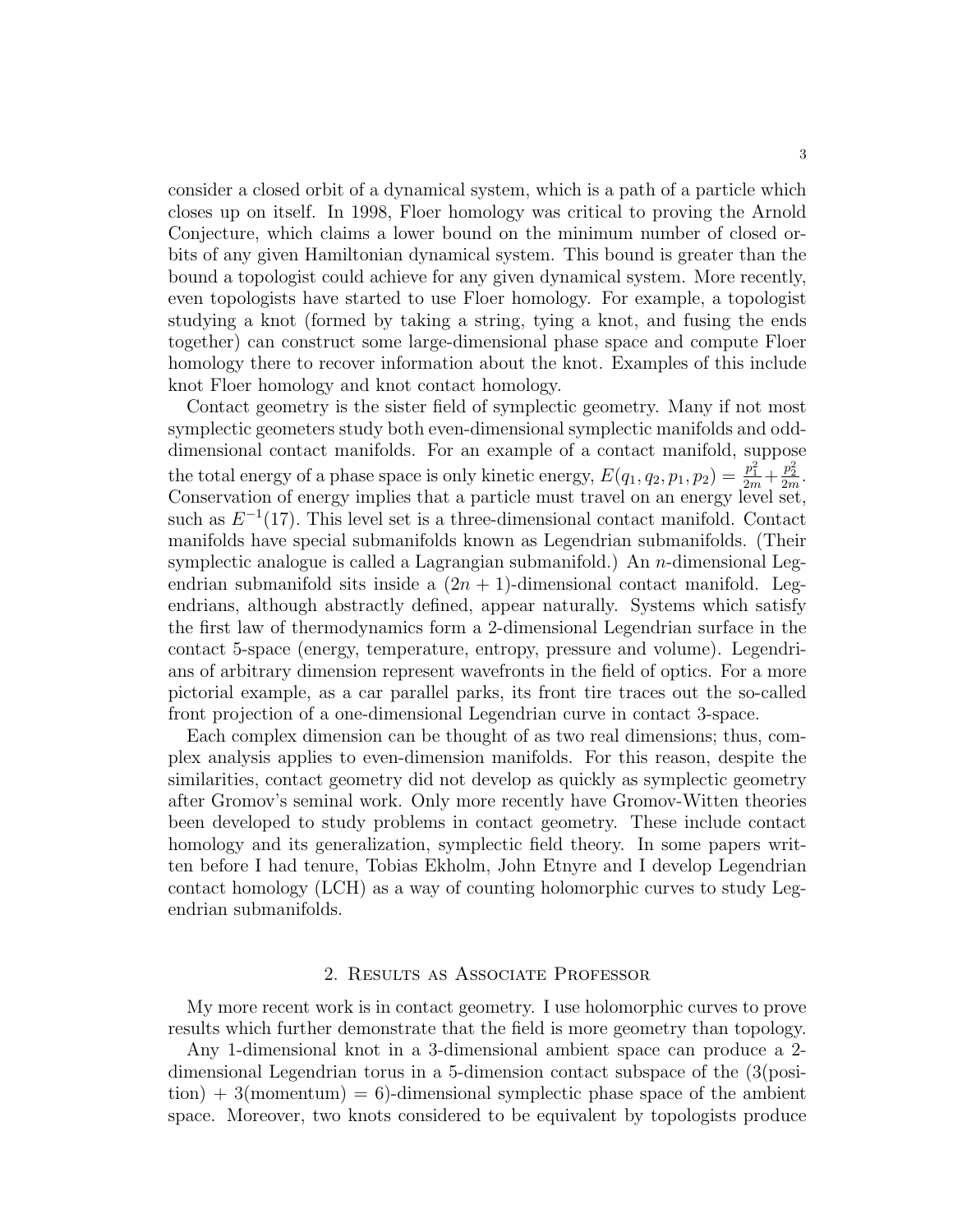two Legendrian tori that are equivalent to contact geometers; thus, LCH invariants for the tori induce topological invariants for the knots. In this case, the LCH of the torus is called the knot contact homology of the knot. In [12], Tobias Ekholm, John Etnyre, Lenny Ng and I prove that this, usually hard-to-compute LCH invariant, has a combinatorial reformulation. Knot contact homology (with some extra information) has since been shown to be a complete knot invariant: two knots are distinct if and only if their knot contact homologies are. There has also been recent effort by physicists to connect knot contact homology to string theory. In [13], Ekholm, Etnyre, Ng and I show how if the one-dimensional knot is in fact transverse (a complimentary property to being Legendrian) when the ambient 3-space is thought of itself as a contact manifold, the knot contact homology comes equipped with natural extra structure. Our new transverse knot invariant is quite powerful as it can distinguish transverse knots that could not be distinguished by previous such invariants.

As mentioned above, LCH has a nice combinatorial reformulation in the case when the Legendrian is a 2-dimensional torus arising from a 1-dimensional knot. In general, however, LCH, like any holomorphic-curve based Gromov-Witten theory, is a priori quite hard to compute. The difficulty lies in the fact that holomorphic-curve based invariants are "analytical": they arise as solutions to PDE as mentioned in Section [1.](#page-0-0) In a series of papers, I show how LCH is in fact combinatorial when the Legendrian is 2-dimensional. (The combinatorial result for 1-dimensional Legendrian knots was proved by Chekanov in 1997.) In the first paper [14], which grew out of an REU project with Alicia Harper, we show that LCH is local: you only have to compute LCH for pieces of the submanifold. Later, in [17] and [18], Dan Rutherford and I use [14] to enumerate all the holomorphic curves, producing a very "natural" reformulation of the theory. There are many potential applications for this reformulation, including [20], which is work-in-progress.

In another project which grew out of the knot contact homology of [12], Somnath Basu, Jason McGibbon, Dennis Sullivan and I reformulate the knot invariant in terms of string topology [14]. String topology is much easier to define than holomorphic curves. Essentially, we take strings (arcs) which start and end on the knot, and perform operations on them, like cutting and gluing, to form other strings. In the end we produce a theory, which morally at least, is a (topological) field theory. The string topology we develop in [14] is the first such which can detect parts of knot theory. D. Sullivan and I further study this string topology in work-in-progress [22] where we prove that the theory can detect how 3-dimensional spaces are decomposed according to Thurston's famous Geometrization Conjecture.

In another direction, Georgios Dimitroglou Rizell and I in [19] prove a Legendrian version of the Arnold conjecture mentioned in Section [1.](#page-0-0) For this Legendrian version, we bound from below the number of flows of the Reeb vector